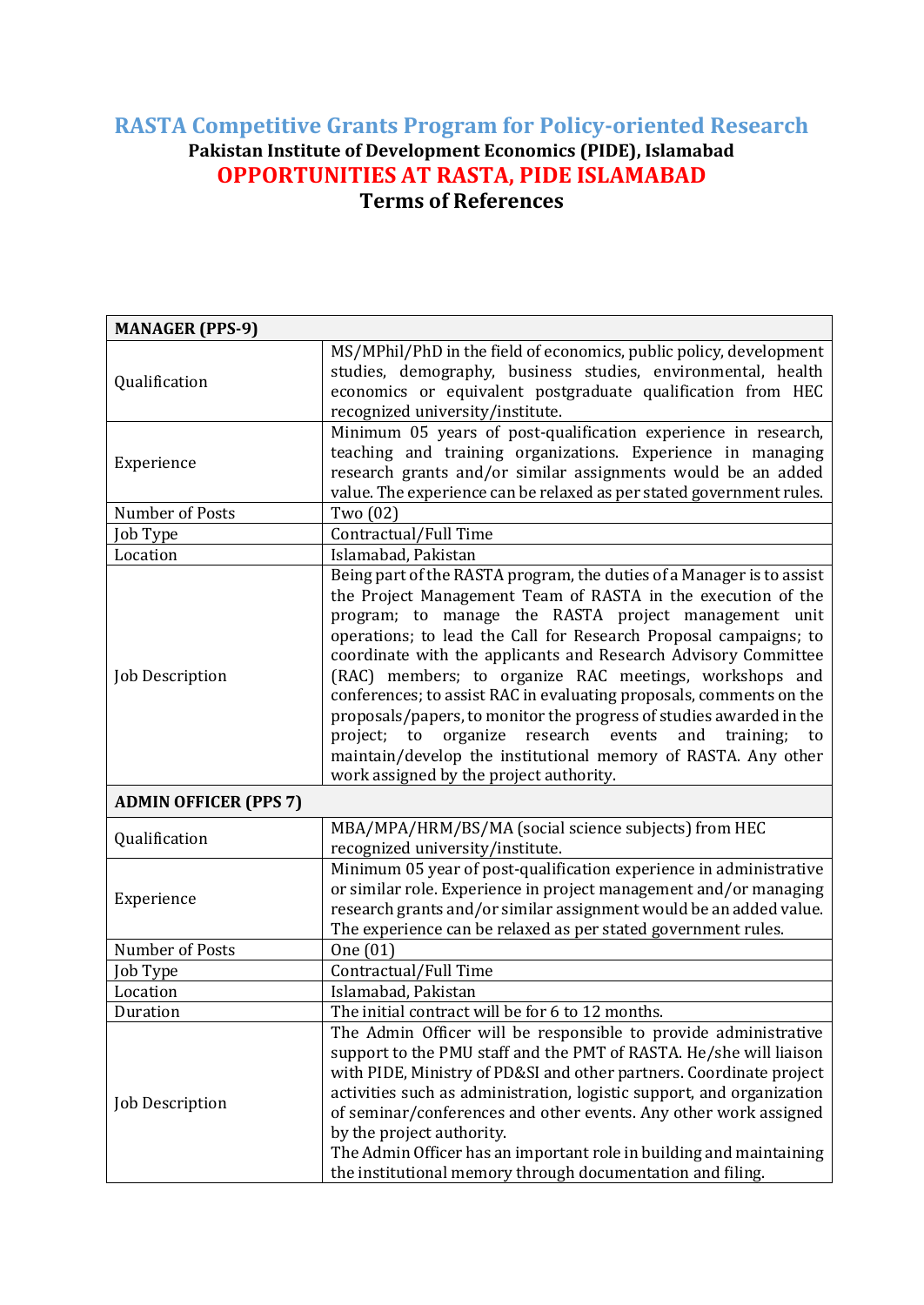| <b>ACCOUNTS OFFICER (PPS 7)</b>       |                                                                                                                                                                                                    |
|---------------------------------------|----------------------------------------------------------------------------------------------------------------------------------------------------------------------------------------------------|
| Qualification                         | degree<br><b>Business</b><br>Administration<br>Master's<br>(Finance/<br>in                                                                                                                         |
|                                       | Accounts)/M.Com/ICMA/ACCA or equivalent qualification from a                                                                                                                                       |
|                                       | university recognized by HEC.                                                                                                                                                                      |
| Experience                            | Minimum 5 years of accounts related experience. Experience of                                                                                                                                      |
|                                       | working in the public sector, managing project, and/or managing                                                                                                                                    |
|                                       | research grants and/or similar assignment would be an added value.                                                                                                                                 |
|                                       | The experience can be relaxed as per stated government rules.                                                                                                                                      |
| Number of Posts                       | One (01)                                                                                                                                                                                           |
| Job Type                              | Contractual/Full Time                                                                                                                                                                              |
| Location                              | Islamabad, Pakistan                                                                                                                                                                                |
| Duration                              | The initial contract will be for 6 to 12 months.                                                                                                                                                   |
|                                       | The Accounts Officer will be responsible for all account matters of<br>the project such as budgeting and planning of expenditure,<br>controlling expenditure, compilation of monthly and quarterly |
|                                       | accounts, managing cash book, preparing expenditure reports,<br>reporting of accounts status to the MoPD&SI. Any other work                                                                        |
| <b>Job Description</b>                | assigned by the project authority.                                                                                                                                                                 |
|                                       | The Accounts Officer has an important role in building and                                                                                                                                         |
|                                       | maintaining the institutional memory through documentation, filing,                                                                                                                                |
|                                       | and keeping the budget allocation/ expenditure record upto the                                                                                                                                     |
|                                       | mark for transparency and accountability.                                                                                                                                                          |
| <b>INTERNAL AUDIT OFFICER (PPS 7)</b> |                                                                                                                                                                                                    |
| Qualification                         | Master's degree in Business Administration (Finance/ Accounts)/                                                                                                                                    |
|                                       | M.Com/ICMA/ACCA or equivalent qualification from a university                                                                                                                                      |
|                                       | recognized by HEC and/or Chartered Accountant Inter from ICAP.                                                                                                                                     |
|                                       | Minimum 5 years of accounts related experience. Experience of                                                                                                                                      |
| Experience                            | working in the public sector, managing project, and/or managing                                                                                                                                    |
|                                       | research grants and/or similar assignment would be an added value.                                                                                                                                 |
|                                       | The experience can be relaxed as per stated government rules.                                                                                                                                      |
| Number of Posts                       | One (01)                                                                                                                                                                                           |
| Job Type                              | Contractual/Full Time                                                                                                                                                                              |
| Location                              | Islamabad, Pakistan                                                                                                                                                                                |
| Duration                              | The initial contract will be for 6 to 12 months.                                                                                                                                                   |
| Job Description                       | The Internal Audit Officer will be responsible to conduct the internal                                                                                                                             |
|                                       | audit of all planned/actual expenditures of RASTA PMU and its                                                                                                                                      |
|                                       | awardees. To perform the special audit, announce and unannounced.                                                                                                                                  |
|                                       | To prepare reports for internal audits and follow up visits. To                                                                                                                                    |
|                                       | highlight the weaknesses in the accounting practices and strengthen                                                                                                                                |
|                                       | the procedures as per the federal government rules. To provide                                                                                                                                     |
|                                       | guidance/assistance to the PMT and awardees when and where                                                                                                                                         |
|                                       | required. Manage resources and audit assignments. To compile and                                                                                                                                   |
|                                       | implement the annual Internal Audit plan. Any other work assigned                                                                                                                                  |
|                                       | by the project authority.                                                                                                                                                                          |
|                                       | The Internal Audit Officer has an important role in developing,                                                                                                                                    |
|                                       | implementing and maintaining internal audit policies<br>and                                                                                                                                        |
|                                       | procedures as per federal government rules and regulations.                                                                                                                                        |